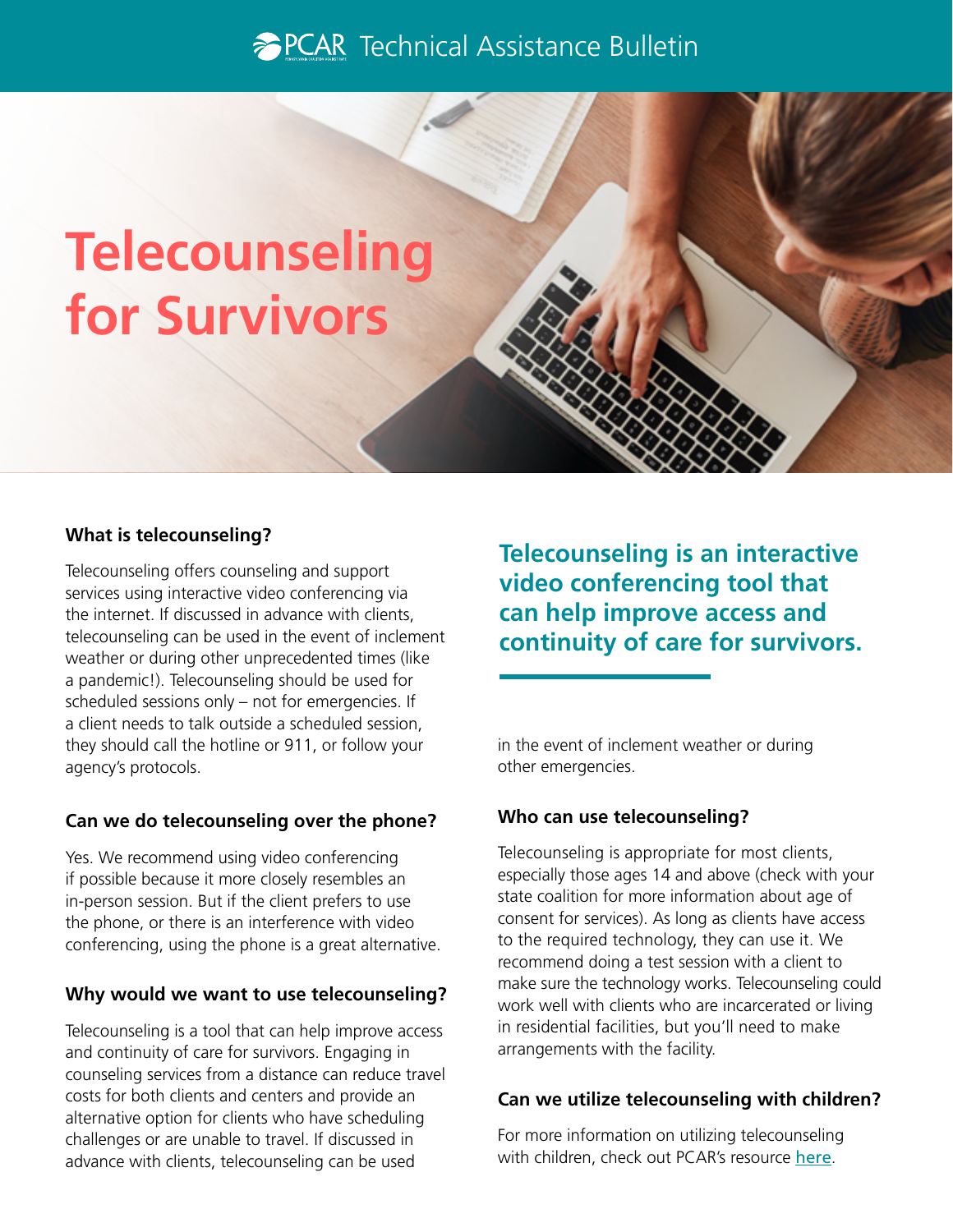#### **What are the drawbacks to using telecounseling?**

There can be some challenges to using telecounseling. Technology can malfunction or connectivity can be lost during sessions, and that can be frustrating or disruptive for both the counselor and the survivor. Go-to practices that work well in-person may be less effective or impossible when providing services remotely. The good news is that with creativity, transparency, and planning, many of these challenges can be overcome.

For example, be honest with survivors about the limitations of telecounseling, and work together to identify solutions. Create a plan for when technology or connectivity fail. Identify new and creative ways to engage with survivors. To guard against misunderstandings, practice your best refective listening skills, and make the effort to check in more frequently with survivors to confrm understanding.

Telecounseling may require counselors to think about and integrate new self-care strategies into their practice. For example, sitting in front of a screen for longer periods of time may increase eye strain, headaches, and/or fatigue. Consider ways to incorporate more breaks into your day, adjust your screen settings or your lighting, or make conscious efforts to get up and move your body. Reduce screen time by having phone calls with colleagues, instead of videoconferencing meetings, if necessary.

# **Platforms & Technology**

#### **How do we choose a platform?**

You want to choose a platform where no identifying data is recorded, the vendor cannot see or access personally identifable information, the survivor doesn't need to download anything, and the platform doesn't require an account, profle, or username. PCAR recommends the resource created by the National Network to End Domestic Violence (NNEDV, 2020), [Video Conferencing & Digital](https://static1.squarespace.com/static/51dc541ce4b03ebab8c5c88c/t/5e7e62a25ed80a4219adad77/1585341091261/NNEDV_Communication+Tools_Handout.pdf)  [Communication Platforms Comparison Chart](https://static1.squarespace.com/static/51dc541ce4b03ebab8c5c88c/t/5e7e62a25ed80a4219adad77/1585341091261/NNEDV_Communication+Tools_Handout.pdf), which compares [Cyph](https://www.cyph.com/), [Gruveo](https://www.gruveo.com/), [doxy.me](https://doxy.me/), [Zoom](http://www.zoom.com/), and [ResourceConnect](http://www.resourceconnect.com/).

Learn more about how to choose a platform using [NNEDV's Vendor Checklist](https://www.techsafety.org/digital-services-vendor-checklist) (2020).

#### **Why shouldn't we use Skype, Zoom, Facetime, or social media apps and chat features?**

We do not recommend these platforms at this time due to privacy concerns. They are not **Health** [Insurance Portability and Accountability Act](https://www.govinfo.gov/content/pkg/PLAW-104publ191/pdf/PLAW-104publ191.pdf) (HIPAA) or Violence Against Women Act (VAWA) compliant. Secondly, these platforms keep record of the calls, making it easier for abusers or others to access this information (especially on shared devices,



 like family computers). The same is true for texting or and prefers to use one of these platforms and chat apps that store this data (for the same reason we wouldn't put confidential information in an email). Zoom has a HIPAA compliant version but it's much more expensive (currently \$200/month). Skype for Business is not HIPAA compliant and not more secure than the free version of Skype from our standpoint. However, if a survivor understands all risks involved provides informed consent, the decision is theirs.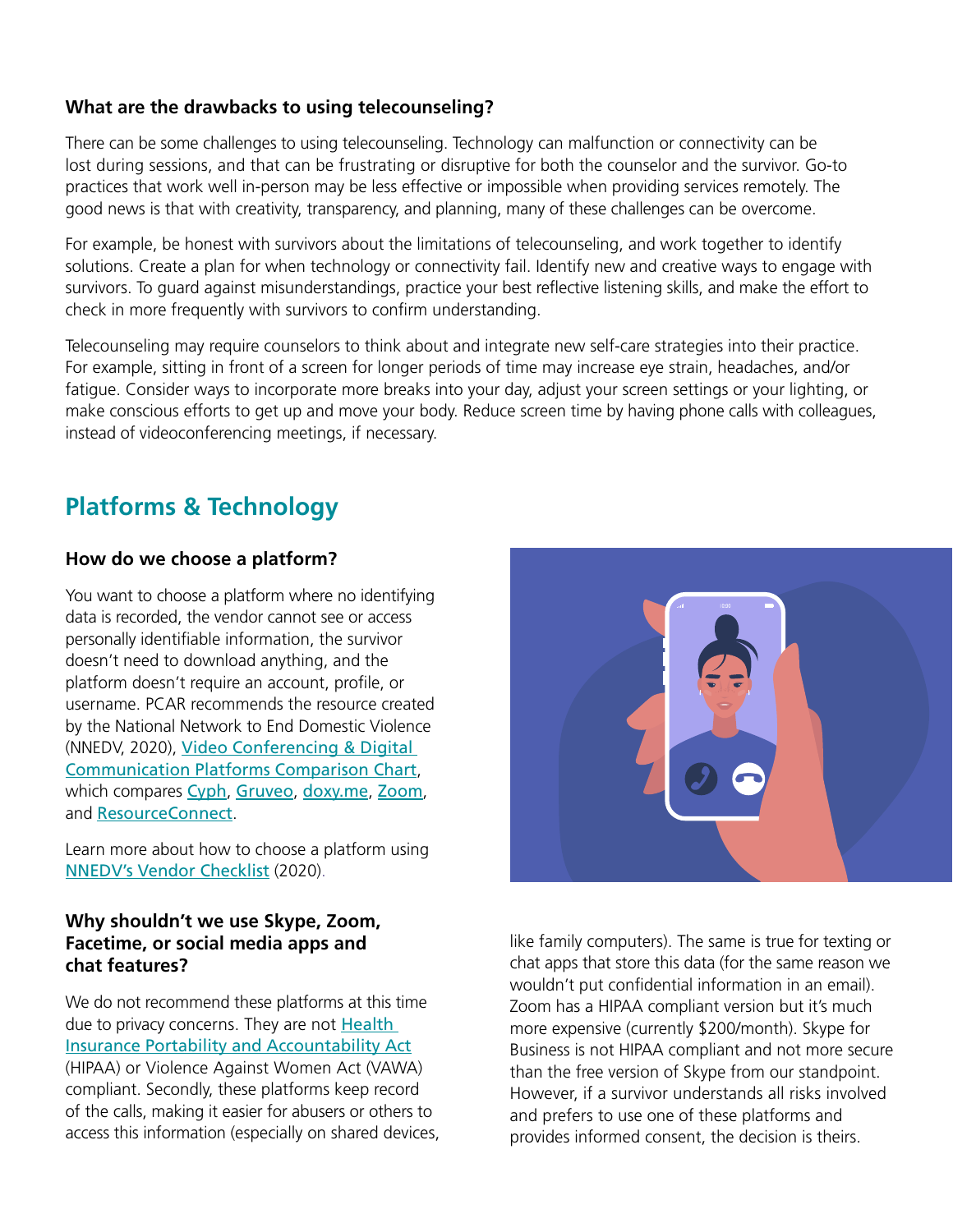#### **In terms of devices (computers and phones) should staff use personal or agency devices?**

Ideally, staff should not use their personal devices to communicate with survivors; it is best to use agency devices because the proper security features should be installed. However, in situations where staff must work from home, some might have to use their personal computers as there may not be enough agency laptops for everyone. If this is a device you share with others (i.e. family computer), take extra security precautions by setting a password to access your profile and making sure you have logged out of the platform you use to communicate with survivors. If you are using a personal phone, you can dial \*67 before you dial the survivor's number; this will block your number so that they do not have access to your personal phone number.

#### **What should we use for group sessions or peer support groups?**

Check out NNEDV's [Video Conferencing & Digital](https://static1.squarespace.com/static/51dc541ce4b03ebab8c5c88c/t/5e7e62a25ed80a4219adad77/1585341091261/NNEDV_Communication+Tools_Handout.pdf)  [Communication Platforms Comparison Chart](https://static1.squarespace.com/static/51dc541ce4b03ebab8c5c88c/t/5e7e62a25ed80a4219adad77/1585341091261/NNEDV_Communication+Tools_Handout.pdf)  [\(2020\)](https://static1.squarespace.com/static/51dc541ce4b03ebab8c5c88c/t/5e7e62a25ed80a4219adad77/1585341091261/NNEDV_Communication+Tools_Handout.pdf) for guidance on what platforms support group calls. Survivors participating in group sessions must understand the limitations of the platform's security, as well as how confdentiality might be compromised when members are participating in the group remotely.



## **What should we do if the technology stops working mid-session?**

You should prepare a back-up plan with clients in advance. Make sure you have the client's phone number and confrm that it is okay to call that number if you lose connection.

## **Be honest with survivors about the limitations of telecounseling, and work together to find solutions.**

# **Confidentiality**

## **What is being done to address confdentiality issues?**

First, use a secure platform (see **NNEDV's Vendor** [Checklist](https://www.techsafety.org/digital-services-vendor-checklist)). A platform that is HIPAA compliant may also meet additional VAWA regulations. VAWA regulations clarify that grantees must not disclose, reveal, or release any personally identifying information regardless of whether the information has been encoded, encrypted, hashed, or otherwise protected. Additionally, VAWA regulations require grantees to make reasonable efforts to prevent the inadvertent disclosure of identifying and individual information, especially when making use of any third-party database, or internal database managed by an outside company (NNEDV, 2016). For more clarity on what confidentiality regulations to follow, check out the [Safety Net Project's](https://www.techsafety.org/confidentiality-in-vawa-fvpsa)  Confidentiality Toolkit.

## **Do we need to follow HIPAA regulations, too?**

To figure out if you need to follow HIPAA regulations, check out [this resource](https://www.hhs.gov/hipaa/for-professionals/covered-entities/index.html) about Covered Entities and Business Associates (U.S. Department of Health & Human Services [HHS], 2017).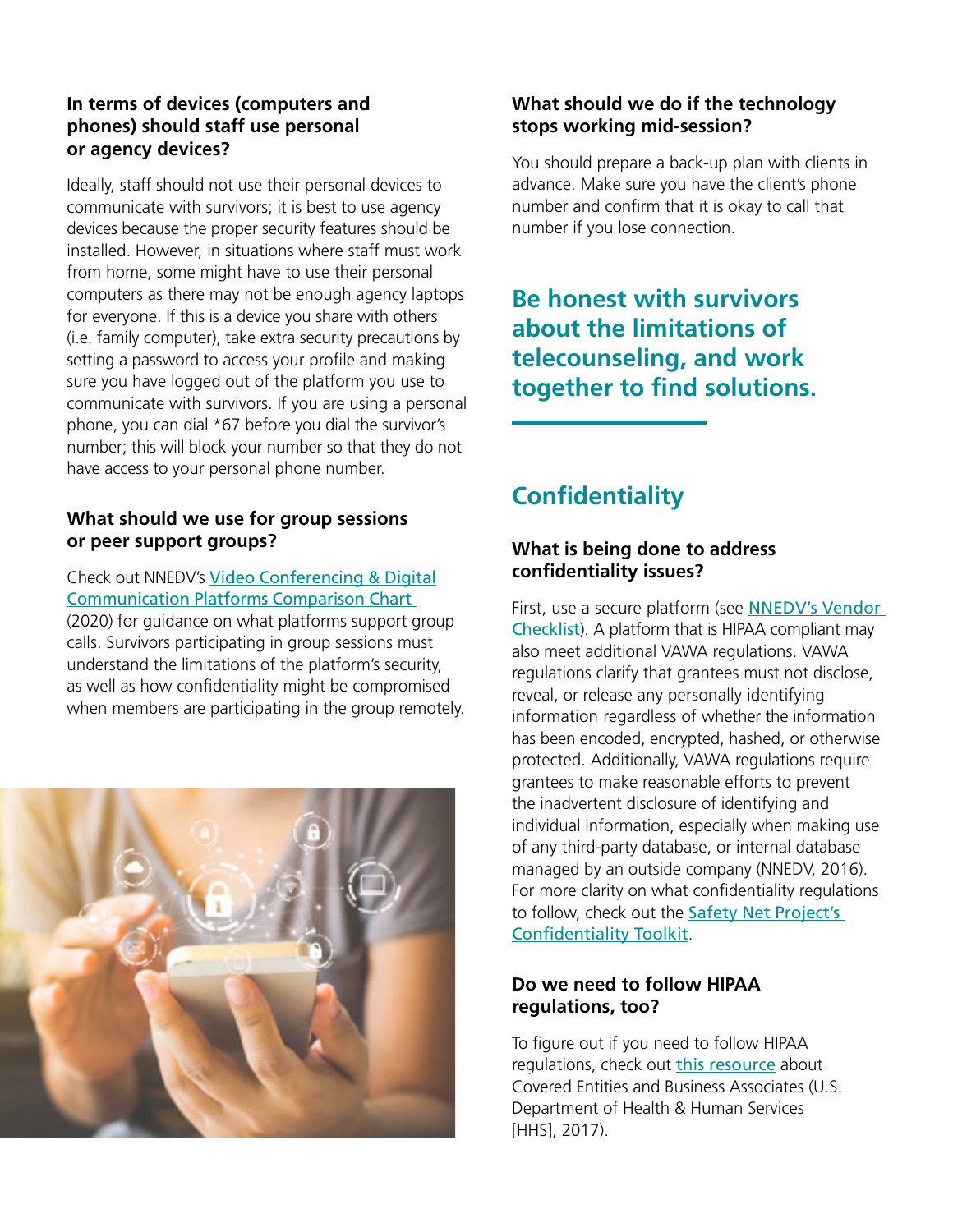#### **How do you explain or reassure clients about the confdentiality of the platform?**

Talking through the benefits and drawbacks of telecounseling is essential before trying it with clients for the first time. While there will always be privacy concerns, assure the client that there are additional steps you can take. For example, they can choose a fictitious name to use on the platform when asked to enter their information to join the session, as an extra layer of keeping their information confidential. Clients, counselors, and group members will be asked to not record the session via audio or video, or take screenshots with their cameras.

### **What are best practices for maintaining confdentiality while working from home?**

Maintaining confdentiality at home looks similar to when you are in your office. You want to have a private space to hold the session. At home, that might mean locking your door so that other people and pets don't disrupt the session. Using headphones and setting a sound machine outside your door can help maintain privacy of what is being shared.

Counselors should ask clients at the beginning of each session to inform them of their location and if anyone else is nearby that may be able to hear their conversation. If clients are worried about partners or family members sitting in the room off camera without the client's consent, counselors will be advised to create a code phrase that informs the counselor to end the session in a discreet way. This resource, [Protecting Survivor Privacy When Working From](https://mcasa.org/assets/files/Privacy_When_Working_at_Home_VRLC.pdf)  [Home: A Guide for OVW-Funded Victim Service](https://mcasa.org/assets/files/Privacy_When_Working_at_Home_VRLC.pdf)  [Providers](https://mcasa.org/assets/files/Privacy_When_Working_at_Home_VRLC.pdf), from the Victim Rights Law Center (VRLC, 2020) provides additional tips and information.

#### **Can you share information about FERPA (campus-based confdentiality) compliance with any of these tools?**

The Family Educational Rights and Privacy Act (FERPA) only applies to school employees. Unless you are employed by a federally-funded educational institution, FERPA does not apply to you. For example, campus-based advocates who are paid by rape crisis centers do not fall under FERPA.

[This webpage](https://www.hhs.gov/hipaa/for-professionals/faq/514/does-hipaa-apply-to-school-student-health-records/index.html) explains the difference (HHS, 2013). For more information about telecounseling in college settings by campus employees and various privacy considerations, check out this resource from [Higher Education Mental Health Alliance](http://hemha.org/wp-content/uploads/2019/01/HEMHA-Distance-Counseling_FINAL2019.pdf) (2019).



# **Obtaining Consent for Services**

#### **How do I obtain consent from a client to use telecounseling if we cannot meet inperson?**

Ideally, during intake or a previous in-person session you would have discussed telecounseling as an option and obtained written consent. If you cannot meet in person, you can utilize an electronic signature service. You can also email the informed consent page to the client to review if there are no concerns about safety or computer privacy. The client can print and sign the form and send it back to you (via text, email, mail, or fax), or reply to the email indicating their consent. If you cannot obtain written permission, the client can provide verbal permission – though, you must document this in their fle with the date and time. At the start of telecounseling sessions you should secure verbal informed consent, even if you have a signed document.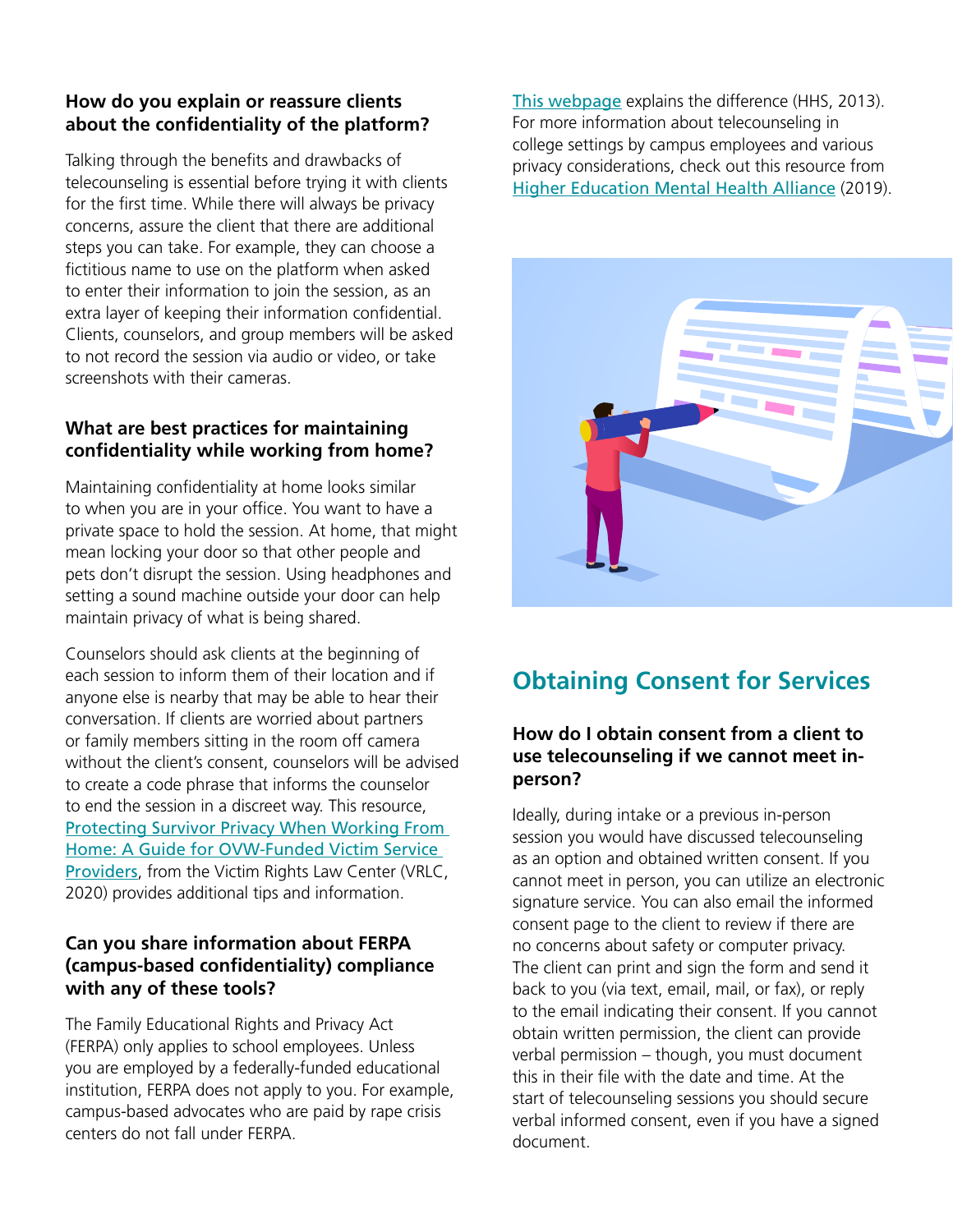**If a client does not want to participate in telecounseling due to concerns about the technology or platform, you still must provide them with services in another format.** 

#### **What needs to be included in an informed consent form for telecounseling services?**

You can find an example of an informed consent form for telecounseling [here](https://pcar.coalitionmanager.org/resourcemanager/resourcefile/details/45) with talking points.

## **What electronic signature platforms are HIPAA compliant?**

You can read more about HIPAA's rules around electronic signatures [here](https://www.hipaaguide.net/hipaa-e-signature-requirements/) (HIPAA Guide, 2017). You can read about DocuSign's HIPAA compliance [here](https://www.docusign.com/sites/default/files/DocuSign_HIPAA_Compliance_Overview.pdf) (DocuSign, 2020). To be HIPAA compliant, you need to enter into a Business Associate Agreement (BAA) with the company, which usually requires a paid subscription. Please read all terms of service before using a platform.

#### **What if a client doesn't want to participate in telecounseling? What if they won't sign a consent form?**

VAWA states that consent to release personal information cannot be a condition for services. Therefore, if a client does not want to participate in telecounseling due to concerns about the technology or platform, you still must provide them with services in another format (i.e. the phone or in-person). If they will

**It is illegal for licensed professionals to practice when a client is in another state (without advanced permission from the licensing board).** 

not sign a consent form, you cannot proceed with services, but may be able to provide the survivor with referrals or other resources or information.

# **Licensure**

## **Do I have to have a certain license to use telecounseling?**

No, but if you are licensed or working towards licensure, you should check your state licensing laws to make sure you are practicing legally and ethically.

#### **Can we provide telecounseling services to a client in another state? What if the client has temporarily gone to a different state because of the pandemic?**

It is illegal for licensed professionals (i.e. LSW, LCP) to practice when a client is in another state (without advanced permission from the licensing board of that state). If you are licensed, or working toward licensure, reach out to your licensing board for more guidance (many restrictions have been lifted for those with licenses due to COVID-19). Due to mandated reporting laws varying in each state, and sexual assault counselor's confdentiality statute, it is not in a client's best interest to receive services while they are in another state. However, if the sexual assault counselor is unlicensed and is in the home state, while the victim/survivor is in another state, confidentiality privilege should apply, and any attempts to challenge the home state absolute privilege should be fought with the help of legal counsel.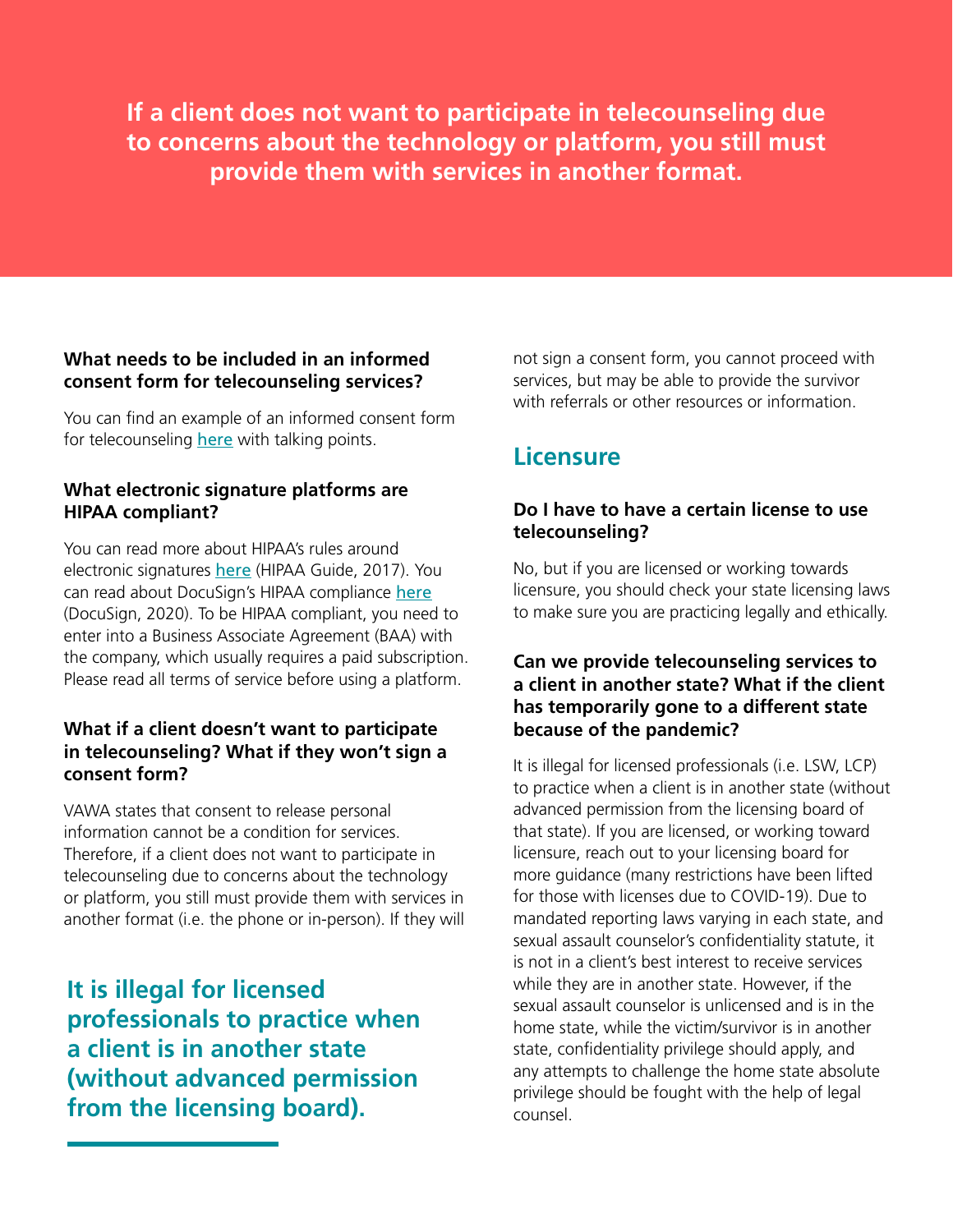# **Safety Issues**

#### **What is done to address liability and safety issues (i.e., a client says they are going to self-harm and then disconnects the call, or actually does self-harm in front of the counselor)?**

Ideally, before clients use telecounseling, they would meet with their counselor to discuss this method of counseling in-depth and sign an informed consent form. Part of the informed consent form states that if a life threatening medical emergency were to occur, a counselor has the right to disclose information related to the medical emergency. In this situation, a counselor would call 911 and give the address of the client's location. In regards to self-harming behaviors, the informed consent form also explains that the center is governed by laws of the state with regard to counseling, mandated reporting, and confdentiality. Each center should already be explaining the limits to confdentiality during intake, including exceptions

to confidentiality being made if a client is a threat to themselves or others. If self-harming behaviors were to occur during the session, counselors would follow the same protocol they have at their centers by contacting the appropriate authorities. During intake, or over the course of the counseling relationship, if the counselor feels telecounseling is not in the client's best interests (due to self-harming behaviors.)

**The consent form states that if a life threatening emergency were to occur, a counselor has the right to disclose information related to it.** 

**Other than checking their location, having the right address, phone numbers, what are other things to think about how to best respond to crisis situations?** 

While this may not be an exhaustive list, and you'll always want to consider each client's unique situation, here are some suggestions:



**Confrm and/or obtain the client's geographical location**, in case of emergency, so that you can provide an address to first responders.





**Use the skills you would use in any other crisis situation**, follow your protocols, but be flexible and adaptable.

**4 For clients ages 13 and under, arrange for an adult caregiver to be "on call" during the session** in case of emergency or crisis. This person does not need to be in the room, but should be on site. Obtain this person's phone number so that you can call them or text them, if needed, during the session. While this may be a good practice in some cases with other clients, as well, it is important to consider and explain the impact to the client's confidentiality.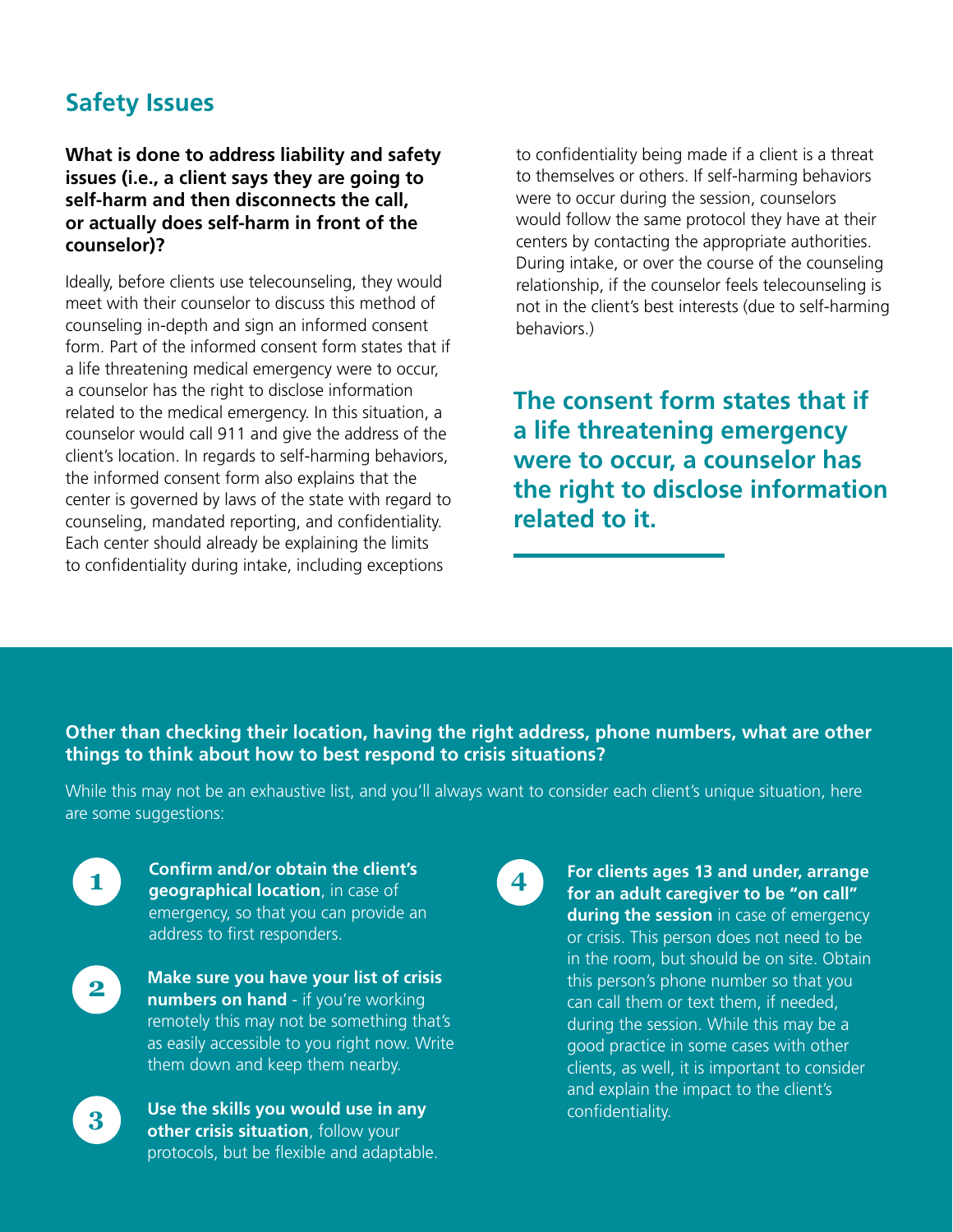

**Some of these platforms will have built-in services to easily add an interpreter.** 

# **Accessibility**

#### **How does interpretation work with these platforms?**

Some of these platforms will have built-in services to easily add an interpreter. You can continue to use phone interpretation during video counseling; mute the video on your device and use phone interpretation. If you have questions about this, the interpretation company you use should be able to help navigate this with you.

## **What recommendations do you have for folks who do not have phones, and are only able to use Wi-Fi and Facebook?**

If the person has access to a secure Wi-Fi connection, they should be able to use the device to access Wi-Fi to participate in these sessions. If they do not have access to a phone, continue using whatever method they would typically use to communicate with the center. Ideally, we would not recommend using Facebook as a form of communication with clients due to privacy concerns. However, if the client understands all risks involved and still wants to use Facebook and provides informed consent, you can. It is important to remember and explain to clients that using public Wi-Fi puts confidentiality at risk.

# **Intakes**

## **Prior to scheduling a telecounseling session, is there usually an initial in-person session to sign consent and to complete paperwork?**

Ideally, yes. But during this time, you should first get the consent for services form signed (see other questions about obtaining consent), and then you can conduct your first session via telecounseling. Once we are able to provide services in the office again, this is something that centers and coalitions will likely have to determine for themselves. There may be some clients who are unable to come in for an intake or would prefer to do it via telecounseling - how can your center accommodate that?

## **Has there been any guidance on doing assessments or screenings via telehealth?**

In an ideal situation, initial intakes and assessments would be done in-person to determine if telehealth options would be the best way to meet the client's needs. Conducting the initial assessment remotely is the next best option. In some cases, this can be done via teleconferencing. In other cases, it may need to be done over the phone, depending on the client's access to technology and connectivity, or their comfort level with using the videoconferencing platform. As you would during any intake or assessment, be prepared to make appropriate referrals if the client's needs extend beyond your expertise or area of practice. Making a referral may result from